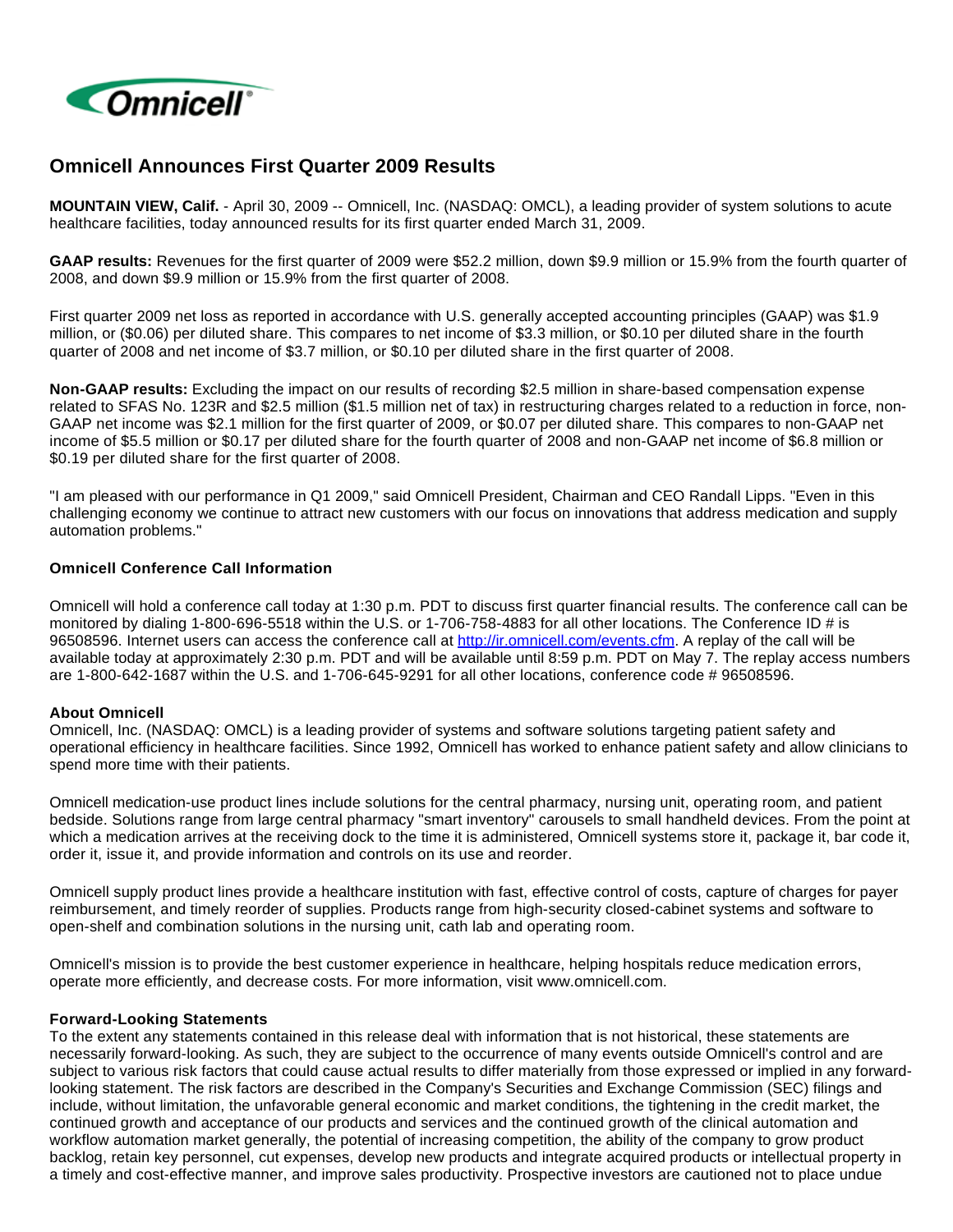reliance on forward-looking statements.

# **Use of Non-GAAP Financial Information**

This press release contains financial measures that are not calculated in accordance with U.S. generally accepted accounting principles (GAAP). Our management evaluates and makes operating decisions using various performance measures. In addition to Omnicell's GAAP results, we also consider non-GAAP gross profit, non-GAAP operating expenses, non-GAAP net income, and non-GAAP earnings per diluted share. These non-GAAP results should not be considered as an alternative to gross profit, operating expenses, net income, earnings per diluted share, or any other performance measure derived in accordance with GAAP. We present these non-GAAP results because we consider them to be important supplemental measures of Omnicell's performance.

Our non-GAAP gross profit, non-GAAP operating expenses, non-GAAP net income, non-GAAP earnings per diluted share are exclusive of certain items to facilitate management's review of the comparability of Omnicell's core operating results on a period to period basis because such items are not related to Omnicell's ongoing core operating results as viewed by management. We define our "core operating results" as those revenues recorded in a particular period and the expenses incurred within that period that directly drive operating income in that period. Management uses these non-GAAP financial measures in making operating decisions because, in addition to meaningful supplemental information regarding operation performance, the measures give us a better understanding of how we should invest in research and development, fund infrastructure growth and evaluate marketing strategies. In calculating the above non-GAAP results, management specifically adjusted for the following excluded items:

a) Stock-based compensation expense impact of SFAS No. 123R. We recognize equity plan-related compensation expenses, which represent the fair value of all share-based payments to employees, including grants of employee stock options, as required under SFAS No. 123 (revised 2004), "Share-Based Payment" (SFAS No.123R).

b) Restructuring charges (net of tax). We incurred charges for employee severance in connection with a reduction in force in the first quarter of 2009 which aligned our cost structure with current business expectations. These charges are not expected to be recurring and, as a non-recurring event, the financial impact is excluded from our non-GAAP results.

c) Income tax adjustments. To provide transparency into the Company's trends and performance, we consider the tax effect of one-time adjustments to current and deferred research and development tax credits which occurred in the fourth quarter of 2008, to be non-GAAP adjustments.

Management adjusts for the items because management believes that, in general, these items possess one or more of the following characteristics: their magnitude and timing is largely outside of Omnicell's control; they are unrelated to the ongoing operation of the business in the ordinary course; they are unusual and we do not expect them to occur in the ordinary course of business; or they are non-operational, or non-cash expenses involving stock option grants.

We believe that the presentation of these non-GAAP financial measures is warranted for several reasons:

1) Such non-GAAP financial measures provide an additional analytical tool for understanding Omnicell's financial performance by excluding the impact of items which may obscure trends in the core operating results of the business;

2) Since we have historically reported non-GAAP results to the investment community, we believe the inclusion of non-GAAP numbers provides consistency and enhances investors' ability to compare our performance across financial reporting periods;

3) These non-GAAP financial measures are employed by Omnicell's management in its own evaluation of performance and are utilized in financial and operational decision making processes, such as budget planning and forecasting; and

4) These non-GAAP financial measures facilitate comparisons to the operating results of other companies in our industry, which use similar financial measures to supplement their GAAP results, thus enhancing the perspective of investors who wish to utilize such comparisons in their analysis of our performance.

Set forth below are additional reasons why specific items are excluded from our non-GAAP financial measures:

i) While share-based compensation calculated in accordance with SFAS No.123R constitutes an ongoing and recurring expense of Omnicell, it is not an expense that requires cash settlement by Omnicell. We therefore exclude these charges for purposes of evaluating core operating results. Thus, our non-GAAP measurements are presented exclusive of stock-based compensation expense to assist management and investors in evaluating our core operating results.

ii) We present our SFAS No.123R reconciliation of non-GAAP financial measures on a pre-tax basis because the exact tax differences related to the timing and deductibility of share-based compensation, pursuant to the adoption of SFAS No.123R,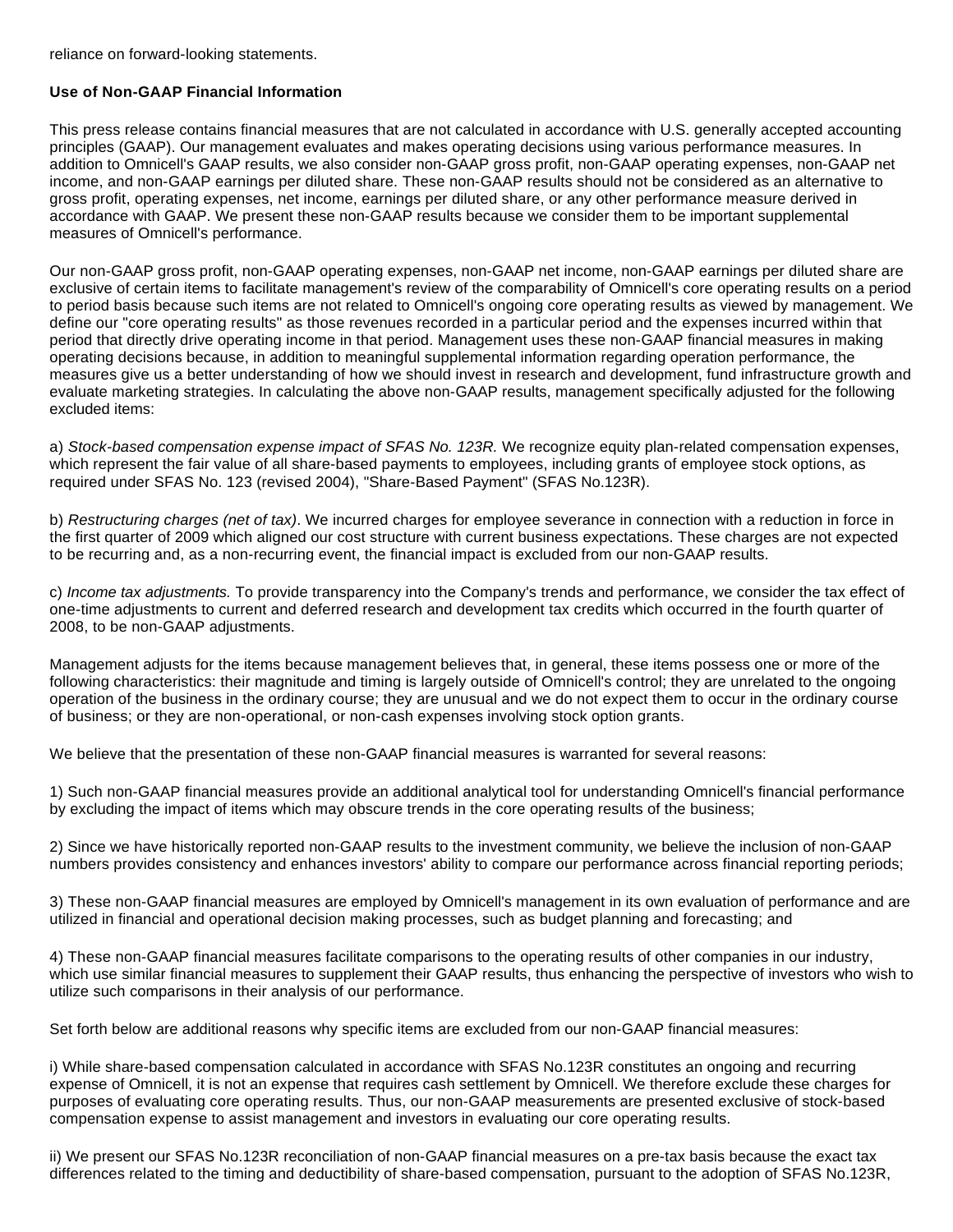are dependent upon the trading price of Omnicell's common stock and the timing and exercise by employees of their stock options. As a result of these timing and market uncertainties the tax effect related to share-based compensation expense would be inconsistent in amount and frequency and is therefore excluded from our non-GAAP results.

As stated above, we present non-GAAP financial measures because we consider them to be important supplemental measures of performance. However, non-GAAP financial measures have limitations as an analytical tool and should not be considered in isolation or as a substitute for Omnicell's GAAP results. In the future, we expect to incur expenses similar to certain of the non-GAAP adjustments described above and expect to continue reporting non-GAAP financial measures excluding such items. Some of the limitations in relying on non-GAAP financial measures are:

- Omnicell's stock option and stock purchase plans are important components of incentive compensation arrangements and will be reflected as expenses in Omnicell's GAAP results for the foreseeable future under SFAS No.123R.

- Other companies, including other companies in Omnicell's industry, may calculate non-GAAP financial measures differently than Omnicell, limiting their usefulness as a comparative measure.

Pursuant to the requirements of SEC Regulation G, a detailed reconciliation between Omnicell's non-GAAP and GAAP financial results is set forth in the financial tables at the end of this press release. Investors are advised to carefully review and consider this information strictly as a supplement to the GAAP results that are contained in this press release and in Omnicell's SEC filings.

#### OMCL -E

#### Omnicell, Inc. **Condensed Consolidated Balance Sheets** (In thousands)

|                                                 | March 31,<br>2009 |             |   | December 31,<br>2008 |  |
|-------------------------------------------------|-------------------|-------------|---|----------------------|--|
|                                                 |                   | (unaudited) |   | $\bf{u}$             |  |
| <b>ASSETS</b>                                   |                   |             |   |                      |  |
| Current assets:                                 |                   |             |   |                      |  |
| Cash and cash equivalents                       | \$                | 118,853     | s | 120,439              |  |
| Accounts receivable, net                        |                   | 60,779      |   | 57.976               |  |
| <b>Inventories</b>                              |                   | 10,834      |   | 12,957               |  |
| Prepaid expenses                                |                   | 9.439       |   | 9.310                |  |
| Deferred tax assets                             |                   | 14,871      |   | 14,871               |  |
| Other current assets                            |                   | 10,636      |   | 9.434                |  |
| Total current assets                            |                   | 225,412     |   | 224.987              |  |
| Property and equipment, net                     |                   | 15,929      |   | 16,180               |  |
| Non-current net investment in sales-type leases |                   | 9.795       |   | 10.896               |  |
| Goodwill                                        |                   | 24,982      |   | 24.982               |  |
| Other intangible assets                         |                   | 6,142       |   | 6.706                |  |
| Non-current deferred tax assets                 |                   | 15,650      |   | 15,889               |  |
| Other assets                                    |                   | 9,207       |   | 8.902                |  |
| Total assets                                    | s                 | 307,117     | s | 308.542              |  |
| <b>LIABILITIES AND STOCKHOLDERS' EQUITY</b>     |                   |             |   |                      |  |
| Current liabilities:                            |                   |             |   |                      |  |
| Accounts payable                                | s                 | 11,888      | s | 9.377                |  |
| Accrued compensation                            |                   | 7.683       |   | 8.889                |  |
| <b>Accrued liabilities</b>                      |                   | 11.184      |   | 10,187               |  |
| Deferred service revenue                        |                   | 12,291      |   | 12,084               |  |
| Deferred gross profit                           |                   | 11,652      |   | 16.648               |  |
| Obligation resulting from sale of receivables   |                   | 129         |   | 170                  |  |
| <b>Total current liabilities</b>                |                   | 54,827      |   | 57,355               |  |
| Long-term deferred service revenue              |                   | 15,593      |   | 16.782               |  |
| Other long-term liabilities                     |                   | 801         |   | 848                  |  |
| <b>Total liabilities</b>                        |                   | 71,221      |   | 74.985               |  |
| Stockholders' equity:                           |                   |             |   |                      |  |
| Total stockholders' equity                      |                   | 235,896     |   | 233.557              |  |